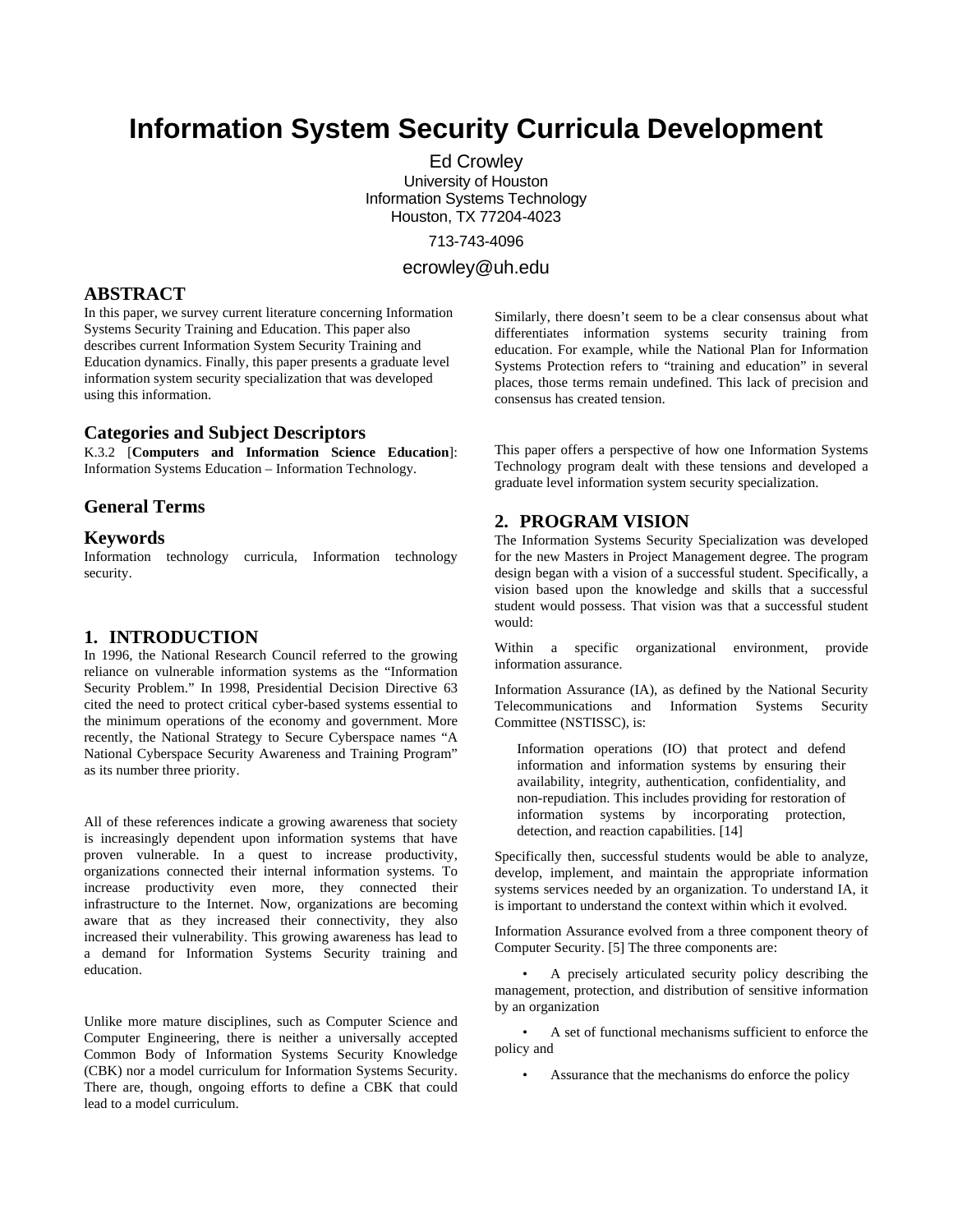Other models, such as the McComber model, also possess administrative and technical components [13]. It is these components combined with the organizational context that makes Information Assurance Education unique.

#### **2.1 IA Education Attributes**

Information Assurance Education has several significant attributes. They include:

- Context sensitive
- Dynamic
- **Multidisciplinary**
- **Active**

IA is context sensitive. Security countermeasures need to be based on threat models that include:

- An organization's legal and regulatory context
- The value of informational assets
- Current vulnerabilities
- Potential threats.

From a technical perspective, IA is dynamic. Each day, new:

- Vulnerabilities are discovered.
- Exploits are published.
- Countermeasures may be required.

Consequently, IA Education must prepare students to learn about and understand new concepts.

From a legal perspective, IA is dynamic. Federal Legislation, such as the Health Insurance Portability Act (HIPAA) and Graham-Leach-Bliley specify discrete mechanisms to be applied to organizational data. Also specified are discrete liabilities and penalties for failure to comply. In addition to new administrative law, civil law evolves with each new case. What was legally appropriate today may not be legally appropriate tomorrow.

IA is multidisciplinary. Within an organization, IA is dependent upon computing infrastructure, policies, and people. Consequently, IA as a discipline includes aspects of diverse disciplines including psychology, sociology, law, computer science, computer engineering, and management [7].

Finally, students learn information security by doing it [20]. Unlike some fields, knowing what to do and why to do it may not increase an organization's Information Assurance. To achieve our vision, it is necessary that our students also know how to do IA.

## **2.2 Institutional Program Goals**

Gene Spaford has articulated appropriate goals for different programs. For Science and Technology programs, he articulates that they:

Teach basic skills with an emphasis on a professional path. [15]

As we are a College of Technology, this is an appropriate program goal. At the same time, Research 1 institutions have a research obligation.

At a Research 1 institution, in addition to attracting students, the program also has an obligation to enhance the University's research position. Moreover, for Research 1 institutions, any new security curriculum will likely only be seen as successful if it produces quality graduate students and a body of knowledge that will produce two results:

• Increased research result visibility (refereed publications)

Increased external funding (federal grants) [19]

In addition to research, our students are interested in potential Career Paths. We project three distinct potential student career paths. [15]

**Table 1: Potential Student Career Paths** 

| <b>Career Path</b>   | <b>Description</b>                                                                    |
|----------------------|---------------------------------------------------------------------------------------|
| Practitioner         | Manage enterprise security                                                            |
| Managers/planner     | Responsible for enterprise<br>wide<br>security planning and operations, e.g. a<br>CIO |
| Auditor/Investigator | Audit computing systems or facilitates<br>law enforcement                             |

While a common core of educational competencies underlies each path, there are some differences. The competencies required for Manager/Planner is primarily a superset of that required for Practitioner. An Auditor/Investigator also requires education in Incident Response and Psychology.

**Table 2: Career Path Competencies** 

| Practitioner              | Manager/Planner                | Auditor/<br>Investigator |
|---------------------------|--------------------------------|--------------------------|
| Risk management           | Risk management                | <b>Forensics</b>         |
| Ethics and Law            | Ethics and Law                 | Law and evidence         |
| Computing<br>technology   | Software<br>engineering        | Privacy                  |
| Personnel<br>management   | Personnel<br>management        | Psychology               |
| Design and test           | Design and test                | Multinational norms      |
| Telecom and<br>networking | Access control                 | Access control           |
|                           | Intellectual<br>property       |                          |
|                           | Purchasing and<br>acquisitions |                          |

#### **2.3 Training and Education**

The Federal Government divides responsibility for Information Assurance among several groups. The 1987 Computer Security Act assigned the National Institute for Standards and Technology (NIST) responsibility for unclassified systems. It also assigned the National Security Agency (NSA) responsibilities for systems and telecommunications involving classified systems. Providing a policy setting structure for the national security systems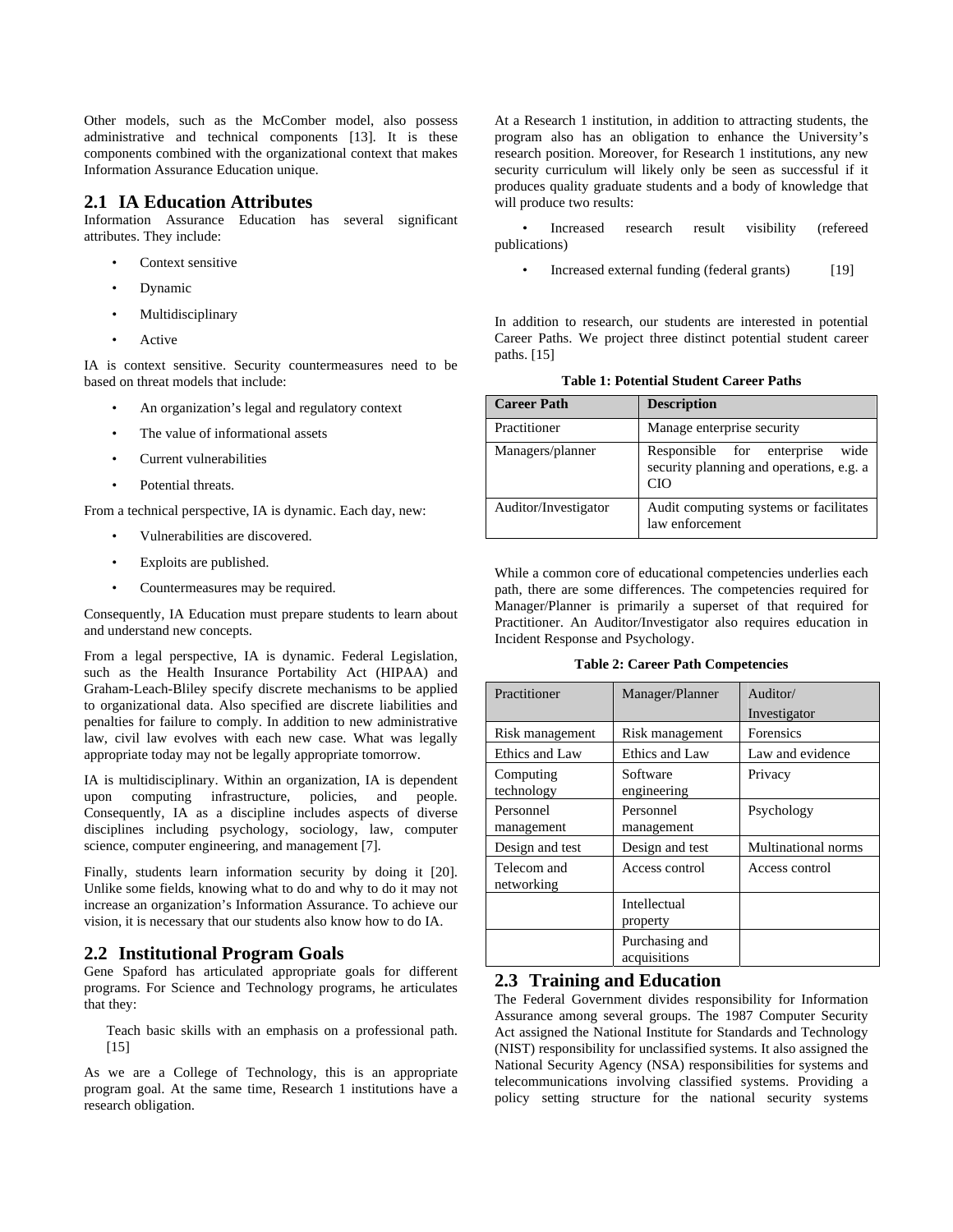community is the National Security Telecommunications and Information Systems Security Committee (NSTISSC).

Several government documents provide insight into security education and training. Among them is NIST SP 800—16 titled "Information Technology Security Training Requirements: A Role and Performance Based Model." This document presents a role-based model based on the premise that learning in the IA field is a constant [18].

In the document, a training environment is where an employee is taught to use specific skills as part of a job or role. In contrast, in an educational environment, the employee is encouraged to examine and evaluate not only work skills and methods but fundamental operational principles as well.

From this perspective, the objective of training is skill development. Training emphasizes the how attribute. Training focuses on developing skills with particular systems, situations, or both. Emphasis is on procedures and technologies. While training is provided to individuals based on their particular job functions, education is intended for designated IT security specialists.

Likewise, the objective of education is understanding. Education emphasizes the why attribute. NIST 800 – 16 describes educated professionals as people that are "capable of vision and pro-active response".

Undergraduate learning focuses on broad principles and how they are applied. In addition to building on undergraduate education, a Masters education enables a student to weigh competing interests and determine the optimum technical solution [4]. These students can analyze problems, envision solutions, as well as make and work, an implementation plan. At this level, education emphasizes applications or applied research.

## **2.4 Inherent Tensions**

While academia, industry, and government are all significant IA education stakeholders, each has a distinct perspective. While the fundamentals of security do not change, the emphasis on and value of a particular service depends, in part, on the context in which it is used. Consequently, each stakeholder views IA through a unique filter.

In Academia, principles that underlie computer security are emphasized. A students understanding of the principles, i.e. the why and what, is generally considered most important. How receives, relatively, less emphasis.

Industry focuses upon applied security. From an Industrial perspective, people, infrastructure, and intangibles such as fiscal Information, availability, and proprietary information all need protection. Consequently, Industry needs effective security mechanisms. Emphasis is upon security's how and what. Principles are considered, relatively, less important.

In contrast to the other sectors, the Government uses computer security to protect the national interest. Specific protections are legally mandated. Consequently, they are not necessarily subject to the same cost benefit analysis as in the other sectors. Here, computer security education focuses on developing policies and systems to implement, laws and regulations. Emphasis is on what and how.

# **3. PARALLEL CBK EFFORTS**

While there isn't a mature academic common body of knowledge, there has been significant work done in governmental, industrial, and academic sectors. Each sector has developed a unique body of knowledge based upon their own unique perspectives. The following sections examine these efforts.

#### **3.1 Government Efforts**

In addition to the previously discussed efforts at NIST, the National Security Telecommunications and Information Systems Security Committee (NSTISSC), has developed a series of training standards.

These standards include the 4011, National Training Standard for Information Systems Security (INFOSEC) Professionals, as well as the standards referenced in the following table.

| <b>NSTISSI No</b> | <b>Description</b>                                                                                      |
|-------------------|---------------------------------------------------------------------------------------------------------|
| 4011              | National Training Standard for Information<br>Systems Security (INFOSEC) Professionals, 20<br>June 1994 |
| 4012              | National Training Standard for Designated<br>Approving Authority (DAA), August 1997                     |
| 4013              | National Training Standard for System<br>Administration in Information Systems Security,<br>August 1997 |
| 4014              | National Training Standard for Information<br>Systems Security Officers (ISSO), August 1997             |
| 4015              | National Training Standard for<br><b>Systems</b><br>Certifiers, dated 2000                              |

**Table 3: NSTISSI Training Standards** 

Both NIST 800-16 and NSTISSI 4011 include information that could be useful in defining a CBK for Information Security. Note that the NSA operates the Centers of Academic Excellence (COE) in Information Assurance program. The NSA grants the COE designations following a rigorous review of university applications against published criteria based on training standards established by NSTISSC. The following table lists the security content areas for both documents.

**Table 4: NIST vs. NSTISSI Content Areas** 

| <b>NIST 800 -16</b>            | <b>NSTISSI 4011</b>           |  |
|--------------------------------|-------------------------------|--|
| The Organization and IT        | <b>Communications Basics</b>  |  |
| Security                       | (Awareness Level)             |  |
| <b>System Interconnection</b>  | <b>Security Basics</b>        |  |
| and Information Sharing        | (Awareness Level)             |  |
| Sensitivity                    | <b>NSTISS Basics</b>          |  |
| <b>Operational Controls</b>    | (Awareness Level)             |  |
| <b>Technical Controls</b>      | <b>System Operating</b>       |  |
| <b>Risk Management</b>         | <b>Environment</b> (Awareness |  |
| <b>Management Controls</b>     | Level)                        |  |
| Acquisition/Development        | <b>NSTISS Planning And</b>    |  |
| Installation/                  | Management                    |  |
| <b>Implementation Controls</b> | <b>NSTISS Policies And</b>    |  |
| Laws and Regulations           | Procedures (Performance)      |  |
|                                | Level)                        |  |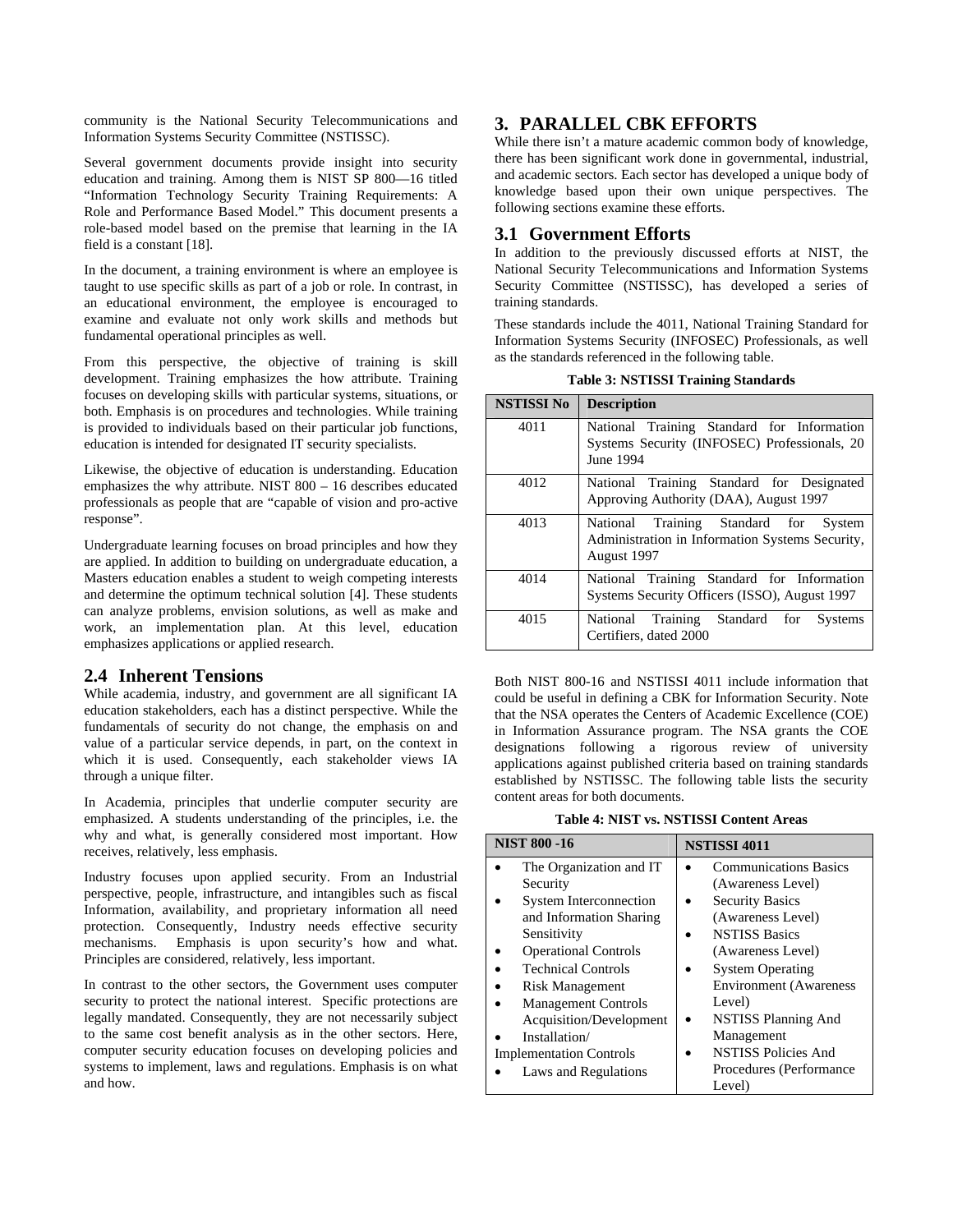# **3.2 Industry Efforts**

In the industrial sector, (ISC2) the International Information Systems Security Certifications Consortium, Inc. developed a Common Body of Knowledge [CBK] for Information Systems Security Certification. This CBK serves as the basis for Certified Information Systems Security Professional certification.

**Table 5: ISC2 Common Body of Knowledge Domains** 

| ISC <sup>2</sup> CBK Domains                          |  |  |
|-------------------------------------------------------|--|--|
| <b>Security Management Practices</b>                  |  |  |
| Security Architecture and Models                      |  |  |
| Access Control Systems & Methodology                  |  |  |
| <b>Application Development Security</b>               |  |  |
| <b>Operations Security</b>                            |  |  |
| <b>Physical Security</b>                              |  |  |
| Cryptography                                          |  |  |
| Telecommunications, Network, & Internet Security      |  |  |
| <b>Business Continuity Planning/Disaster Recovery</b> |  |  |
| Law, Investigations, & Ethics                         |  |  |

Other groups including, the Information Systems Audit and Control Association (ISACA), the SANS (SysAdmin, Audit, Network, Security) Institute, and the Computer Trade Industries Association (CompTIA) have also developed security certifications. The IETF has developed RFC 2196. The ISO has developed ISO17799. A group working in a related area is the Organization for Economic Cooperation and Development (OECD) which has developed the Generally Accepted System Security Principles (GASSP).

## **3.3 Academic Efforts**

Within the academic sector, there is an ongoing effort to establish a common body of knowledge. The long term objective of the project is to develop a curriculum framework for undergraduate and graduate programs in Information Assurance (IA). The stated goal is to produce a document similar to the Joint IEEE Computer Society/ACM Task Force document "Model Curricula for Computing".

The Report on Information Assurance Curriculum Development is a working document developed from meetings held in April 02 and July 01. The Framework includes: identification of broad areas of knowledge considered important for practicing professionals in information assurance [7].

As it is a working document, the Framework is expected to evolve. Its goal is to outline the core of an IA graduate program. At the Graduate Level, it defines four areas. The following table summarizes some of the report's detail concerning each content

Permission to make digital or hard copies of all or part of this work for personal or classroom use is granted without fee provided that copies are not made or distributed for profit or commercial advantage and that copies bear this notice and the full citation on the first page. To copy otherwise, or republish, to post on servers or to redistribute to lists, requires prior specific permission and/or a fee.

*CITC4'03,* October 16-18, 2003, Lafayette, Indiana, USA..

Copyright 2000 ACM 1-58113-000-0/00/0000…\$5.00.

area.

**Table 6: IA Graduate Program Areas** 

| <b>Area Title</b>                        | <b>Sub-Areas</b>                                                                                                                                                                                                                                                                                                                                                                                                                                                                                                                                                                                                                                               |  |
|------------------------------------------|----------------------------------------------------------------------------------------------------------------------------------------------------------------------------------------------------------------------------------------------------------------------------------------------------------------------------------------------------------------------------------------------------------------------------------------------------------------------------------------------------------------------------------------------------------------------------------------------------------------------------------------------------------------|--|
| Management,<br>Policy<br>and<br>Response | Security Policy Guidelines,<br>Security<br>awareness, Ethical decision making and high<br>technology, Employment practices<br>and<br>policies, Operations security and production<br>controls, E-mail and Internet use policies,<br>Using social psychology to implement<br>security policies, Auditing and<br>assessing<br>computer systems, Cyberspace<br>law<br>and<br>computer forensics, Privacy in cyberspace,<br>Protecting intellectual property, Security<br>standards<br>for products, Management<br>responsibilities and liabilities, Developing<br>security policies, Risk assessment and risk<br>management, Incident Response<br>and<br>Recovery |  |
| Secure<br>Computing<br>Systems           | Access control, Identification, authentication,<br>and authorization, Design of secure systems,<br>Evaluation, Databases and their applications,<br>Software development, Auditing, Operations<br>Management                                                                                                                                                                                                                                                                                                                                                                                                                                                   |  |
| <b>Network Security</b>                  | Protocols, Network basics, Vulnerabilities,<br>Attacks, Application<br>services,<br>layer<br>Management, monitoring, auditing<br>and<br>forensics, Infrastructure, Wireless<br>and<br>broadband, Filtering                                                                                                                                                                                                                                                                                                                                                                                                                                                     |  |
| Cryptography                             | Development, Fundamentals,<br>Symmetric<br>Asymmetric<br>algorithms,<br>algorithms,<br>protocols,<br>Hardware<br>Cryptographic<br>implementations, Digital signatures, Public<br>key infrastructure and certificate authorities,<br>Implementation<br>issues.<br>Applications,<br>Cryptanalysis,<br>Steganography,<br>Latest<br>Developments                                                                                                                                                                                                                                                                                                                   |  |

# **4. SECURITY SPECIALIZATION**

This graduate level specialization consists of four, three credit hour courses. Prior to enrolling in the specialization, students are expected to have earned a technical undergraduate degree or to have experience working with information systems security. The Principles Class is a prerequisite for the other three classes.

With the help of local governmental and private organizations, we plan on evolving the specialization to maintain its relevancy. The college is also considering packaging the four courses as a certificate. Longer range goals include submitting the curriculum to the NSA for 4011 certification.

## **4.1 Principles of Information System Security**

This course covers the basic principles of information systems security. Included are specific, administrative and technical, security controls. It also includes the methodologies that organizations utilize to create and achieve security goals. In addition to information systems security legal and regulatory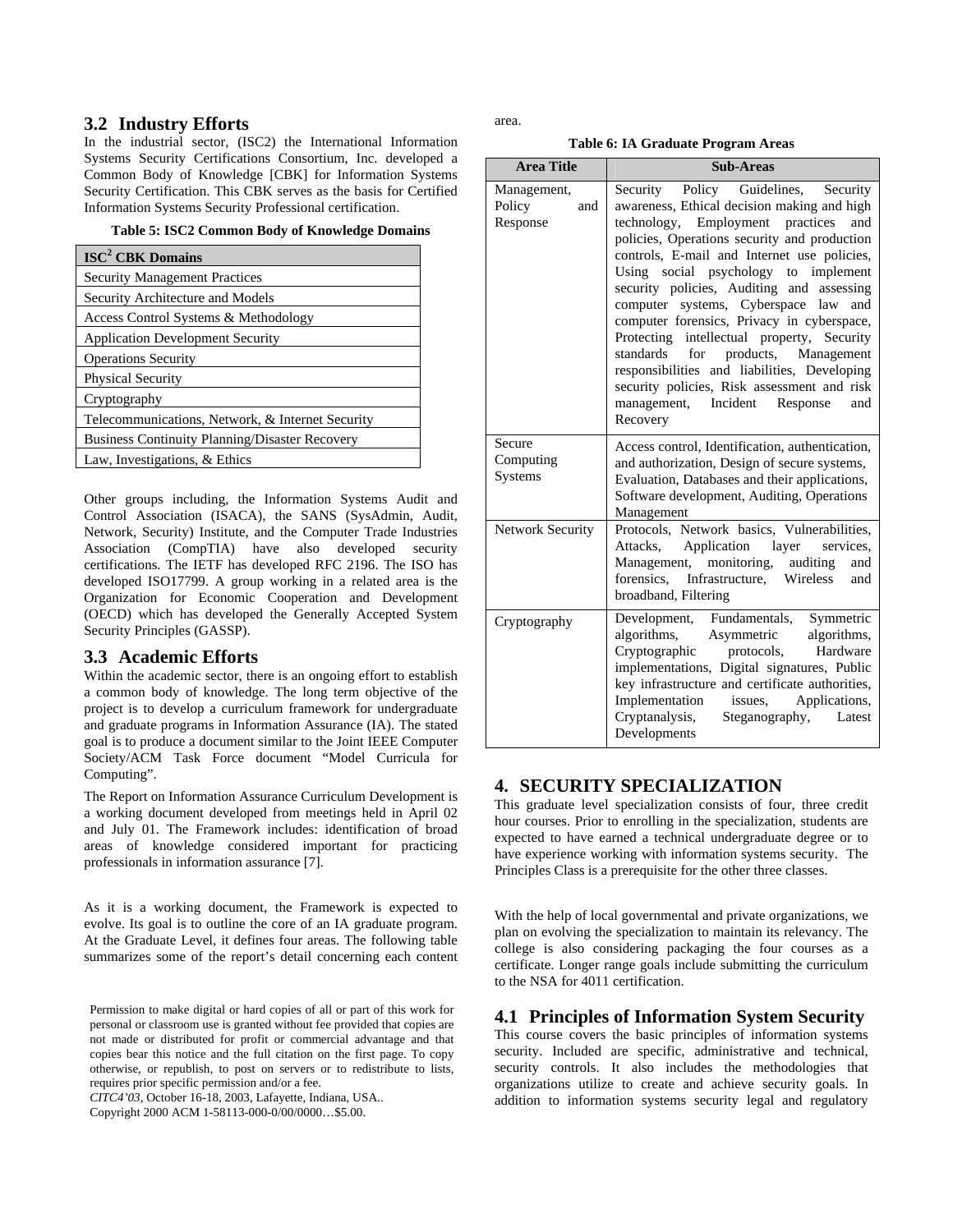aspects, emphasis is placed on management issues and solutions. Specific control measures include system access controls, telecommunications network security, encryption, and physical security.

Class activities are augmented with laboratory activities that provide students the opportunity to apply the principles. Laboratory activities focus on four areas: Operating Systems, Telecommunications, Cryptography, and Management.

**Table 7: Class One, Knowledges and Skills** 

| <b>Knowledges</b>             | <b>Skills</b>                  |
|-------------------------------|--------------------------------|
| <b>Management Practices</b>   | Management Policy              |
| Risk Management and           | Policy Generation              |
| Assessment                    |                                |
| Architecture and              |                                |
| Models                        |                                |
| <b>Access Control Systems</b> |                                |
| Application<br>Development    |                                |
| <b>Operations Security</b>    | <b>Operating System</b>        |
|                               | Secure Install                 |
|                               | <b>Baseline</b>                |
|                               | Patch                          |
|                               | Install/configure/operate      |
|                               | Antivirus                      |
|                               | Spyware scanner                |
| Physical Security             |                                |
| Cryptography                  | Cryptography                   |
|                               | PGP Install/configure/operate  |
|                               | Asymmetric Key Pair Generation |
|                               | Document Encryption            |
|                               | Hashing                        |
|                               | Steganography                  |
|                               | S-Tools                        |
|                               | <b>JPHS</b>                    |
| Telecommunications            | Telecommunications             |
| and Networking                | Personal Firewall              |
|                               | Firewall Log Analysis          |
|                               | Install/Configure/operate      |
|                               | Port Scanner                   |
|                               | Packet Analyzer                |
| <b>Business Continuity</b>    |                                |
| Planning/Disaster<br>Recovery |                                |
| Law, Investigations, &        |                                |
| Ethics                        |                                |

# **4.2 Secure Enterprise Computing:**

#### **Incident Response and Computer Forensics**

This course covers the detection, isolation and response to security incidents. Security incidents may involve crimes using computers as the object of a crime, or they may involve general information systems misuse. This Course presents a detailed examination of the incident response and computer forensic process. Specific procedures required to appropriately respond to a security incident are also presented. Class goals include preparing students to quickly return information systems to normal operation while gathering and preserving evidence in a manner congruent with court presentation.

Class activities are augmented with laboratory activities that provide the students the opportunity to apply the principles. Laboratory activities concentrate on four areas: hard drive and network forensics, document integrity (hashing), password auditing (cracking), and system integrity.

| <b>Knowledges</b>                                           | <b>Skills</b>                                                                          |
|-------------------------------------------------------------|----------------------------------------------------------------------------------------|
| <b>Incident Response</b><br>Developing an Incident Response |                                                                                        |
| Team<br><b>Incident Response Process</b>                    |                                                                                        |
| <b>Basic Forensics Methodology</b><br><b>HD</b> Forensics   | <b>HD</b> Forensics                                                                    |
| <b>System Forensics</b>                                     | Linux DD<br><b>Network Forensics</b>                                                   |
| <b>Network Forensics</b><br><b>Internet Forensics</b>       | Ethereal                                                                               |
| Security Policy and the Law<br>Privacy Law                  |                                                                                        |
| <b>Evidence Rules</b><br>Cyberspace Law                     |                                                                                        |
| Computer Systems Audit                                      |                                                                                        |
| <b>Intrusion Detection</b>                                  |                                                                                        |
| Cryptanalysis                                               | Cryptography<br>MD5-Sum<br>Win-Hex                                                     |
| <b>Access Control</b><br>Radius<br>Password Cracking        | <b>Access Control</b><br>Password<br>Cracking<br><b>L0pht Crack</b><br>John the Ripper |
| <b>Malicious Software</b>                                   |                                                                                        |
| <b>System Integrity</b>                                     | <b>Systems Integrity</b>                                                               |
|                                                             | Tripwire                                                                               |

# **4.3 Information Systems Security: Cryptography and Intrusion Detection**

This class covers the cryptographic services required to securely send confidential information across the public Internet. It also covers related cryptographic services that provide integrity, authentication, and nonrepudiation. Specific technical topics include: public key infrastructure, digital signatures, certificates, and virtual private networks (VPNs). In addition to applying appropriate cryptographic methodologies to their own communications, organizations need intrusion detection to have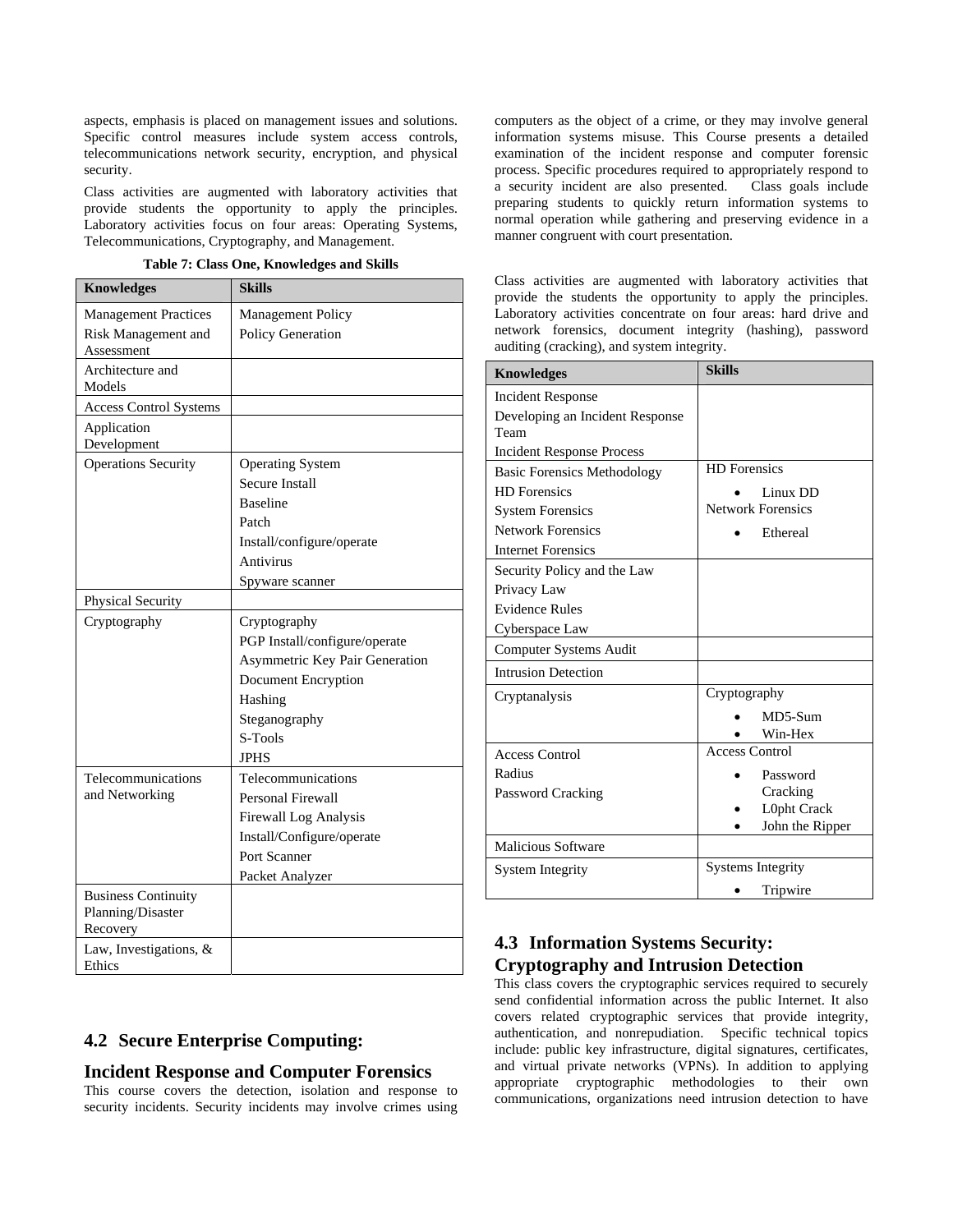assurance that their network infrastructure has not been compromised.

Class activities are augmented with laboratory activities that provide the students the opportunity to apply the principles. Laboratory activities focus on five areas: Public Key Infrastructure, Proxy Servers, Intrusion Detection Systems, building a bastion host, and Remote Access.

|  |  |  | Table 9: Class Three, Knowledges and Skills |  |
|--|--|--|---------------------------------------------|--|
|--|--|--|---------------------------------------------|--|

| <b>Knowledges</b>                       | <b>Skills</b>                   |
|-----------------------------------------|---------------------------------|
| Symmetric Ciphers                       |                                 |
| <b>DES</b>                              |                                 |
| <b>AES</b>                              |                                 |
| <b>Cryptographic Applications</b>       | Certificate Server Installation |
| Hashes                                  | <b>Managing Certificates</b>    |
| Digital signatures                      |                                 |
| Key exchange                            |                                 |
| Protocols                               |                                 |
| Cryptographic Protocols                 |                                 |
| <b>Communications Concepts</b>          |                                 |
| TCP/IP                                  |                                 |
| <b>Perimeter Devices</b>                | <b>IPTables</b>                 |
| Firewalls                               | Identifying an Nmap Scan        |
| <b>Bastion Hosts</b>                    |                                 |
| Proxy Servers                           |                                 |
| <b>Rules and Restrictions</b>           |                                 |
| <b>Intrusion Detection</b>              | <b>IDS</b> Installation         |
| <b>System Components</b>                | <b>SNORT</b>                    |
| Process                                 | Capturing packets with Snort    |
| <b>Preventive Measures</b>              | <b>Capturing ICMP Packets</b>   |
| Logging                                 | Configuring a SNORT rule set    |
| Analyzing Intrusion                     | Using IDScenter as a Front End  |
| Signatures                              | for Snort                       |
| <b>Identifying Suspicious</b><br>Events |                                 |
| Developing IDS Filter                   |                                 |
| Rules                                   |                                 |
| Virtual Private Networks                | Setting up a Remote Access      |
| <b>Tunneling Protocols</b>              | Server                          |
| IPSec/IKE                               | Configuring a VPN Server        |
| Secure Shell (SSH)                      | Establishing a VPN Connection   |
| Layer 2 Tunneling                       | Activating IPSec and Specifying |
| Protocols                               | a Policy                        |
|                                         | Configuring L2TP                |
| Web Security                            | <b>Building a Bastion host</b>  |
| <b>TLS/SSL</b>                          |                                 |

# **4.4 Information Systems Security Risk Analysis and Management**

This course focuses on the organizational issues of risk management in the legal context of the Internet. Organizational problems involving reliability, safety, security, privacy, and human well-being are addressed here. Particular focus is put on

avoiding recurrences of similar events. Legal issues include the current legal context of the Internet. Specific issues covered include: copyright and trademark issues, defamation, privacy, liability, electronic contracts, tax issues, and ethics.

Class activities are augmented with projects that provide the students the opportunity to apply the principles. Projects focus on three areas: creating a policy handbook, planning a security audit, and creating an organization disaster recovery plan.

|  |  |  | Table 10: Class Four, Knowledges and Skills |  |
|--|--|--|---------------------------------------------|--|
|--|--|--|---------------------------------------------|--|

| <b>Knowledges</b>                                                                                                                                                                  | <b>Skills</b>                                                           |
|------------------------------------------------------------------------------------------------------------------------------------------------------------------------------------|-------------------------------------------------------------------------|
| Threat identification process                                                                                                                                                      | Create a contingency and<br>disaster recovery plan.                     |
| The current Information<br><b>Systems Security regulatory</b><br>and legal environment.                                                                                            | Create a security auditing and<br>monitoring plan for an<br>enterprise. |
| Contemporary issues in<br>computer security<br>regulations and laws,<br>including:<br>Contract law<br>Intellectual and other<br>property law<br>Criminal law<br>Constitutional law | Create a policy handbook.                                               |
| Liability law<br>Regulatory law                                                                                                                                                    |                                                                         |
| Principal ethical issues with<br>relationship to legal<br>standards.                                                                                                               |                                                                         |
| Distinguish the legal issues<br>in an information<br>architecture that can be<br>analyzed by a computer<br>security professional from<br>those that require an<br>attorney.        |                                                                         |

### **5. REFERENCES**

[1] Bishop, M., "Teaching Computer Security," SEC 1993: 65- 74.

[2] Bishop, M., "Computer Security Education: Training, Scholarship, and Research," IEEE Computer 35 (4) Privacy and Security Supplement pp. 30-32 (Apr. 2002).

[3] Bishop, M., "What Do We Mean By 'Computer Security Education'?," Proceedings of the 22nd National Information Systems Security Conference p. 604 (Oct. 1999).

[4] Bishop, M., "Academia and Education in Information Security: Four Years Later," Fourth National Colloquium on Information System Security Education (May 2000).

[5] D. L. Brinkley and Schell, R. R., Concepts and Terminology for Computer Security, in Information Security: An Integrated